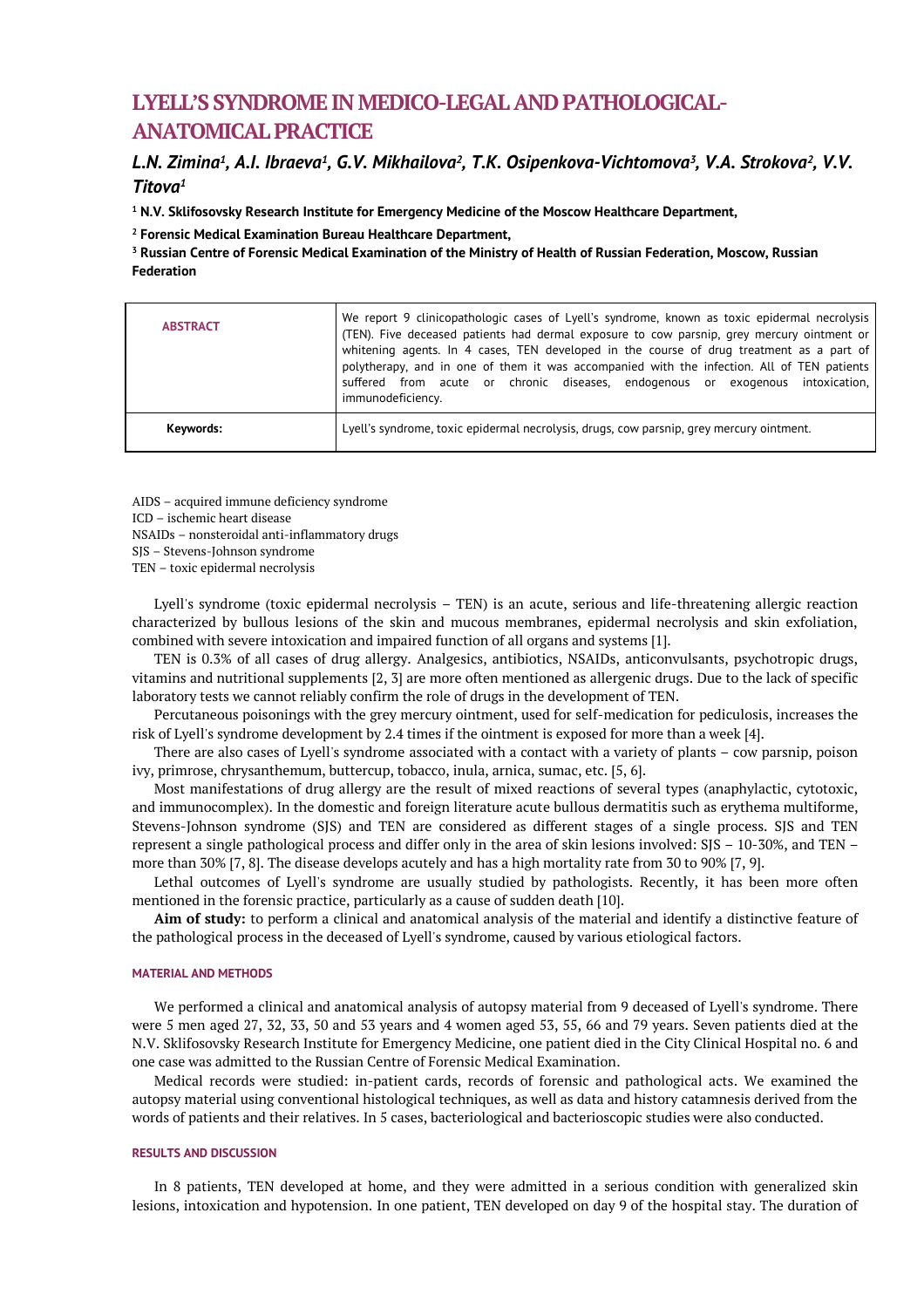the disease from the time the skin lesions appeared, its location and etiological factors are listed in the Table 1.

| Information on the deceased from the time of cutaneous manifestations and development of TEN |         |        |     |                                                  |                             |                            |                                              |
|----------------------------------------------------------------------------------------------|---------|--------|-----|--------------------------------------------------|-----------------------------|----------------------------|----------------------------------------------|
| Nº                                                                                           | Patient | Gender | Age | Etiology                                         | Reason for contact          | Disease<br>duration (days) | Location of the skin<br>lesions              |
| $\mathbf{1}$                                                                                 | K-a     | f      | 53  | Contact with cow-parsnip,<br>percutaneously      | Accidental contact          | 3                          | Left lower limb (foot,<br>lower leg, thigh)  |
| $\overline{2}$                                                                               | K-o     | fl     | 66  | Polytherapy.<br>Orally, parenterally             | Chronic diseases            | 3                          | Head, trunk, upper limbs<br>and lower limbs  |
| 3                                                                                            | $L - V$ | m      | 27  | Contact with cow-parsnip<br>percutaneously       | Accidental contact          | 3.5                        | Upper and lower limbs                        |
| $\overline{4}$                                                                               | $K-v$   | m      | 50  | Unknown                                          | Pain syndrome               | 4                          | Right lower limb (foot,<br>lower leg, thigh) |
| 5                                                                                            | $D-a$   | f      | 55  | Contact with whitening agents,<br>percutaneously | Whitewashing the<br>ceiling | 10                         | Head, trunk, limbs                           |
| 6                                                                                            | $G-a$   | f      | 79  | NSAIDs orally,<br>polytherapy                    | Pain syndrome               | 14                         | Neck, right upper limb,<br>chest, abdomen    |
| $\overline{7}$                                                                               | $S-n$   | m      | 53  | Polytherapy, orally                              | Chronic diseases            | 17                         | Upper and lower limbs,<br>chest              |
| 8                                                                                            | $D-v$   | m      | 33  | Grey mercury ointment,<br>percutaneously         | Pediculosis                 | 22                         | Total skin lesion                            |
| 9                                                                                            | l-v     | m      | 32  | Grey mercury ointment,<br>percutaneously         | Pediculosis                 | 29                         | Trunk, thighs, perineum                      |

Notes: NSAIDs — nonsteroidal anti-inflammatory drugs; TEN — toxic epidermal necrosis

The peculiarity of our observations was the prevalence of percutaneous options for TEN (5 observations of 9). The area of skin lesions ranged from 35% of the body surface to the total.

Seven patients who died at the Institute, were hospitalized late, transferred from other hospitals in critical condition, or stayed in the toxic or burn resuscitation units for a short time.

There were no mentions on previously experienced allergies in histories pf 5 patients, one patient experienced an allergic reaction to Analgin, and the other — to Bicillin. In 2 patients, physicians failed to collect the allergic background due to the severity of a condition and the short stay in the Institute (25 minutes and one day).

Seven patients had a variety of chronic diseases and received polytherapy (Table 2).

*Table 2*

*Table 1*

**Major, underlying and concomitant diseases in patients with TEN**

| Nº | Patient | Age | Disease in patients with TEN                                                                                                            |
|----|---------|-----|-----------------------------------------------------------------------------------------------------------------------------------------|
|    | K-a     | 53  | IHD, hypertension, type II diabetes, chronic alcohol intoxication                                                                       |
|    | K-o     | 66  | Bacterial trombotic endocarditis of the mitral valve, septicopyemia, rheumatic mitral valve, aortic atherosclerosis, stenosing coronary |
|    |         |     | arteriosclerosis, chronic pyelonephritis, peptic ulcer                                                                                  |
|    | L-v     | 27  | Opium addiction, HIV infection, chronic hepatitis HCV                                                                                   |
|    | $K-v$   | 50  | Aortic atherosclerosis, arteries of lower extremities with chronic occlusion of both femoral arteries and longtime common iliac artery  |
|    |         |     | stent. Hypertension                                                                                                                     |
|    | $D-a$   | 52  | Chronic duodenal ulcer. Allergic reaction to Analgin                                                                                    |
| 6  | G-a     | 79  | Rheumatoid polyarthritis, widespread atherosclerosis, vascular encephalopathy                                                           |
|    | $S-n$   | 53  | IHD, chronic obstructive bronchitis                                                                                                     |
| 8  | $D-v$   | 33  | No allergic background, healthy                                                                                                         |
| 9  | l-v     | 32  | No allegric background, healthy                                                                                                         |

Notes: HIV — human immunodeficiency virus; IHD — ischemic heart disease; TEN — toxic epidermal necrosis

All patients had acute onset and rapid progression of the disease. The first symptoms were usually regarded as the beginning of ARVI (hyperthermia to 38-40 °C, catarrhal phenomena in the upper respiratory tract, sore throat, appearance of skin eruption). In 6 patients, the eruption usually appeared within the first hours or days after the onset of the disease. We failed to detect the drug which induced TEN in patients under polytherapy as well as in case of mixed etiology (drug + sepsis).

For example, in 66-year-old female patient K., TEN could have been caused by the combined effect of an infectious agent and drugs in polytherapy. The patient was hospitalized in the Cardiology Department of the Institute with IHD and unstable angina, and was treated with Niperten, Losap, Amlodipine, Acecardol, Atoris orally and intravenous infusions of polarizing mixture of glucose, magnesium. On the day 6, there was a rise in the body temperature to 38.8°C, on day 8-9 spotted skin eruption appeared, foci of necrolysis and detachment of the epidermis were noted. After consultation with an infectious diseases specialist and dermatologist, Lyell's syndrome was diagnosed, all scheduled drugs were cancelled, Prednisolone and Suprastin were indicated. On the day 11, the patient died with symptoms of persistent asystole. Upon autopsy, there were blisters and large superficial defects with the epidermal detachment on the back, buttocks, thighs area up to 50 cm in diameter (Fig. 1a). On the lower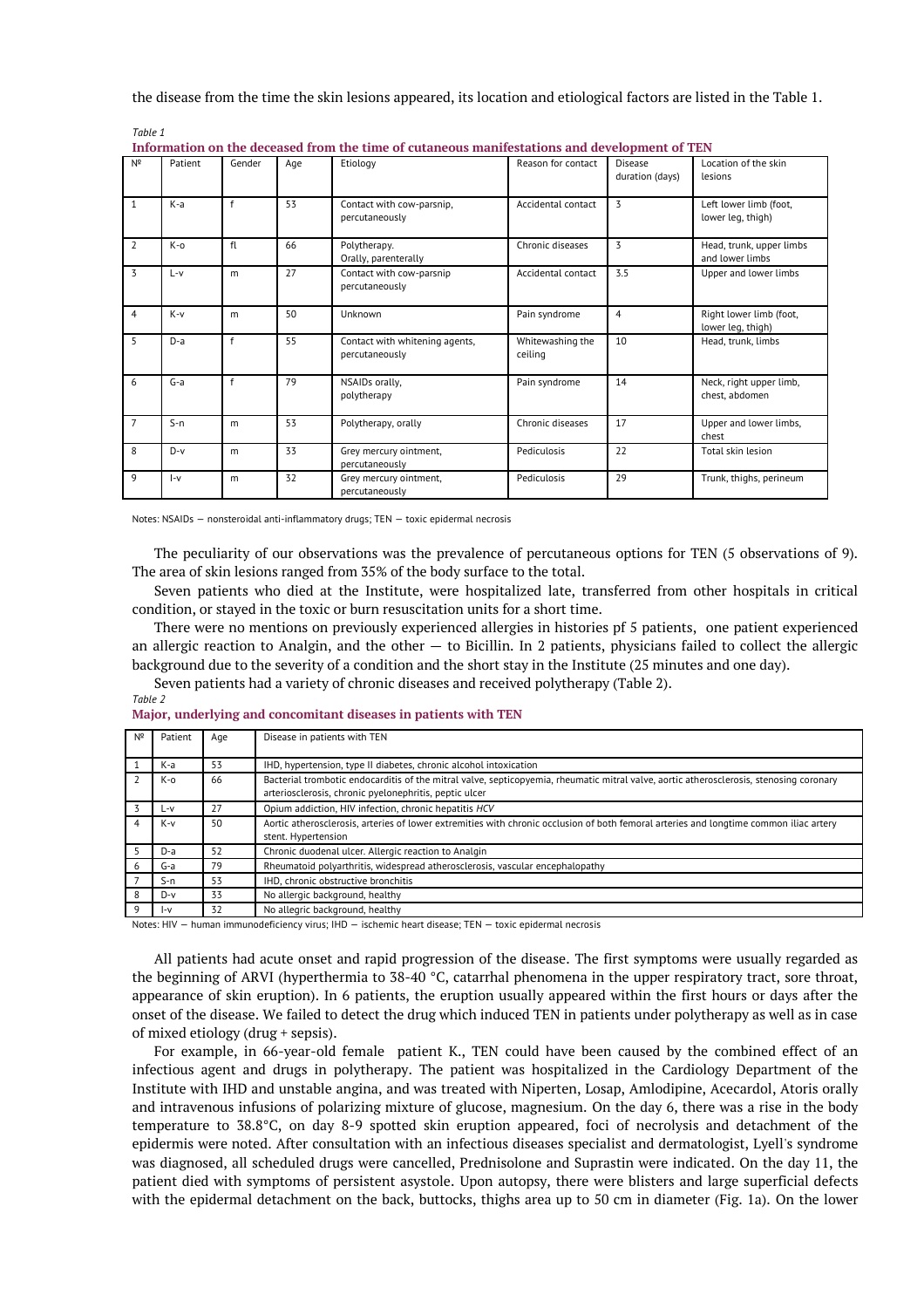limbs, the skin detached in the form of stockings and on the hands in the form of gloves (Fig. 1b). The area of exfoliated epidermis was 70% of body surface, and looked like a third-degree burn. Upon internal investigation of the heart, verrucous gray-pinkish coating on the mitral valve cusps of 1.5х2х0.3 cm was revealed. Cusps were thickened, deformated and calcificated, chords were thickened and shortened as well. The bacterioscopic test found polymorphic microflora: staphylococci, streptococci, pneumococci.





Fig. 1. Toxic epidermal necrolysis: mixed type, sepsis+polytherapy. *A —* erythematous-papular eruptions with blisters, 70%-lesion of the body surface; *B* — *hand gloves* epidermal detachment

In this case, two competing diseases were identified upon autopsy: 1) bacterial trombotic endocarditis on the background of rheumatic mitral valve complicated with septicopyemia, not clinically diagnosed, and 2) TEN with 70% of body surface area involved.

Histologic tests revealed massive colony of Gram+ cocci on the mitral valve cusps in the area of necrosis (Fig. 2a). In this study, signs of endotoxic shock were noted: empty cavities of the heart, liquid blood.

Morphological changes of the skin varied: from the typical TEN signs (blisters and necrolysis) to the presence of bacterial emboli in the lumen of blood vessels of the dermis and underlying tissue (Fig. 2b). Some blisters were intra dermal with splitting of stratified squamous epithelium layers and preservation of its basal parts (Fig. 2c). The most area of the affected skin had complete epithelial detachment with coagulation necrosis of the dermis and lymphohistiocytic infiltrates, detritus, sequestration of its parts with necrotized vessels and elements of cutaneous appendages (Fig. 2d).



Fig. 2. A 66-year-old female patient K. Mixed type of toxic epidermal necrolysis. Hematoxylin-eosin stain, magnification x100. *A*  colonies of Staphylococcus aureus on the cusp of the mitral valve; *B —* bacterial embolus in the dermis; *C —* splitting of the epidermis with formation of intradermal blister; *D —* erosive surface of the skin in the area of epidermal detachment

Histologic examination revealed multiple bacterial emboli in a lumen of renal, myocardial, dermal, lineal, pia mater vessels and lienal pulp hyperplasia as well.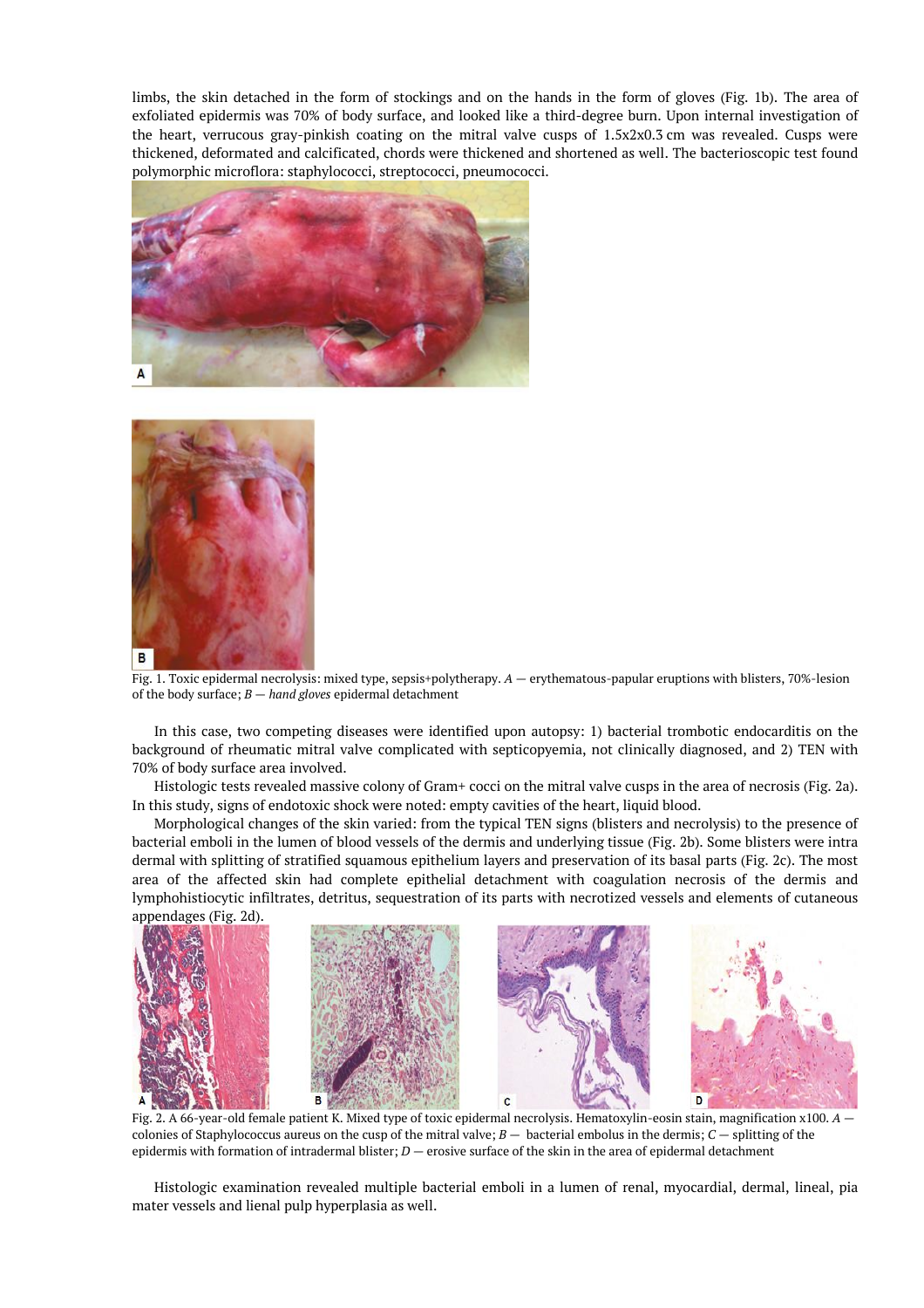In all cases of percutaneous TEN, the skin lesions exceeded the initial area which contacted with an agent. A 55 year-old female patient had been doused with a chemical composition for whitewashing the ceiling in the scalp area 12 days prior to admission to the Institute. Reddish spots, erosive areas, blisters with cloudy hemorrhagic content and bleeding erosions of the tongue and oral mucosa appeared on the day 2 on the face, neck, trunk, front and back surfaces of thighs and upper limb. The patient was admitted to the burn intensive care unit in critical condition. Esophagogastroduodenoscopy was performed later on the same day and revealed bulbar duodenal ulcer with signs of recent bleeding, hemoglobin 154.0-73.0-93.0 g/l, hematocrit 41.6%-19.5%-26.8%. The condition progressively worsened. Resuscitation measures gave no effect, and 6.5 days later the patient died.

The external examination upon autopsy: dull and dirty-grey skin of the scalp, with macrolaminar peeling and areas of complete hair loss. The multiple sites with *parchment* skin of a dull, grayish and reddish color, devoid of the epidermal surface were revealed on the forehead, eyelids, upper lip, along naso-labial folds, in mental and submandibular areas. The skin of the neck, chest (circularly), anterior and lateral walls of the abdomen, the lumbar region, throughout the left gluteal and inner quadrants of the right gluteal region had no epidermis, and were of brownish-red color, with membranous dirty-gray overlays. A similar type of changes was observed on both shoulders (circularly), forearms, the upper third of thighs, with clear boundaries of 0.5-6.0 cm in diameter, which alternated with areas of preserved epidermis. The preserved epidermis was dull, wrinkled, peeled off with blisters, had a transparent liquid content, was easily injured and detached upon examination as patches, exposing the pale pink surface. The lesion area was 50% of the body surface (Fig. 3a). Histologic examination of the skin revealed a wide range of injuries, from blistering and detachment of layers of squamous epithelium with fragments of hair on the head to necrosis of the epidermis, sharp congestion of dermal blood vessels with perivascular lymphocytic infiltration (Fig. 3b). The autopsy also revealed a chronic duodenal ulcer, histologic tests revealed fatty liver, perivascular cardiosclerosis, generalized acute cardiomyocyte damages.

In 2 patients who received burns contacting with cow-parsnip, the rash appeared 2 hours after the exposure. The next day, the skin lesion area significantly exceeded the contacted surface. The development of TEN occurred against the background of immunodeficiency.

A 55-year-old female patient with chronic alcohol intoxication, accidentially contacted cow-parsnip during a long heavy drinking. A 27-year-old male patient had an intravenous injection of heroin after a contact with cowparsnip. The patient had been suffering with opioid addiction, HIV and hepatitis *C* virus for several years.

A distinctive feature of skin lesions in both observations was infected wounds and deep inflammatory infiltration of the dermis and subcutaneous adipose tissue (Fig. 3c). In the patients suffering from drug addiction, the bacteriological examination identified *Staphylocoscus Aureus, Streptocoscus Pyogenus,* and inflammatory infiltration involved the thigh muscles in the form of a phlegmon. The morphological study of autopsy material of the woman revealed fatty liver disease, cardiomyopathy, multiple sclerosis and lipomatosis of the pancreas, subdural hematoma, cysts in the cortex of the right temporal lobe. The morphological examination of the male patient revealed chronic active hepatitis, degenerative changes of cardiomyocytes, nephrocytes, atrophy of lymphoid follicles of the spleen, thrombosis of intra-alveolar and glomerular capillaries.





Fig. 3. Toxic epidermal necrolysis after percutaneous exposure to whitewash (a, b) and cow-parsnip. *A —* confluent erosions, 50% of the body surface area. *B —* detachment of the epidermis with fragments of hair on the head. Hematoxylin-eosin stain, magnification x100; *C —* inflammatory infiltration of the dermis, subcutaneous fat and underlying tissues after detachment of the epidermis. Hematoxylin-eosin stain, magnification x100

A 32-year-old patient I. And 33-year-old patient D., who had rubbed gray mercury ointment onto the skin of the pubic area, were transferred from regional hospitals to the Toxicology Department of the Institute in a serious condition with typical symptoms of mercury poisoning: lesions of the gastrointestinal tract such as stomatitis and colitis, nephropathy, encephalopathy. Dermatitis developed in the area of pubis, perineum, inner thighs within first 24 hours after the application of an ointment. Generalized skin rash appeared 2 weeks later and progressed after repeated application until the total ointment skin lesions in patient D., at low mercury concentration (0.20 mg/ml in the blood and 0.16-0 ml/mg in the urine) and its complete disappearance in the course of complex treatment, including antidotes and hemosorption. The mercury concentration in the urine of patient I. after complex treatment decreased from 3 mg/ml down to 0 mg/ml. But acute renal failure developed in the somatogenetic phase of exotoxicosis. Gross liver damage similar to toxic hepatitis was detected in both cases. The morphological study of